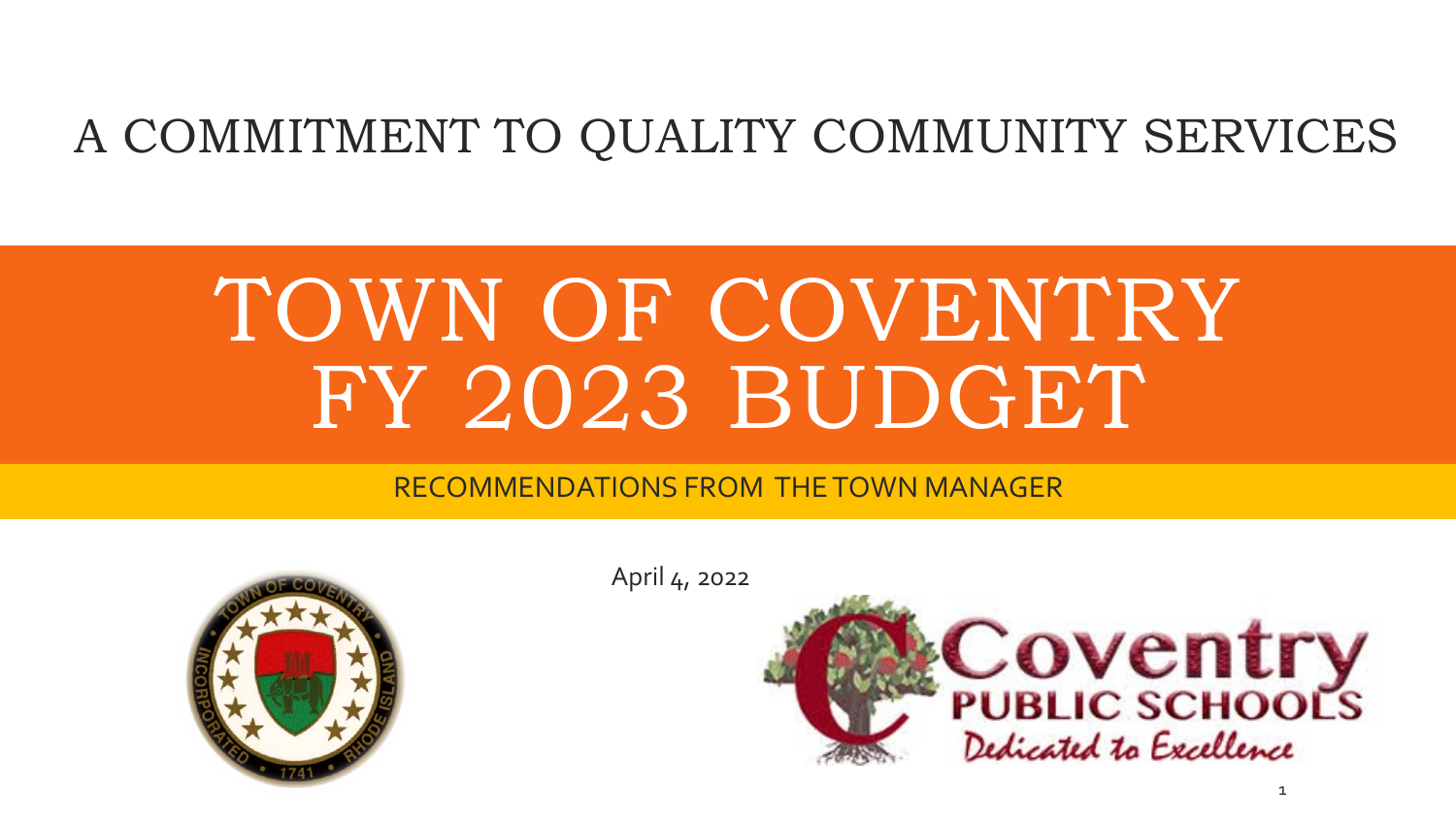### FY 2022 POST-BUDGET GOALS

#### Goals completed:

- $\checkmark$  Implement a fleet management plan
- Conduct a performance audit
- $\checkmark$  Create a new Comprehensive Plan
- $\checkmark$  Create a new Strategic Plan

#### Goals remaining:

- Complete a community survey
- **· Invest in infrastructure**
- Invest in technology, vehicles, equipment
- **· Invest in facilities**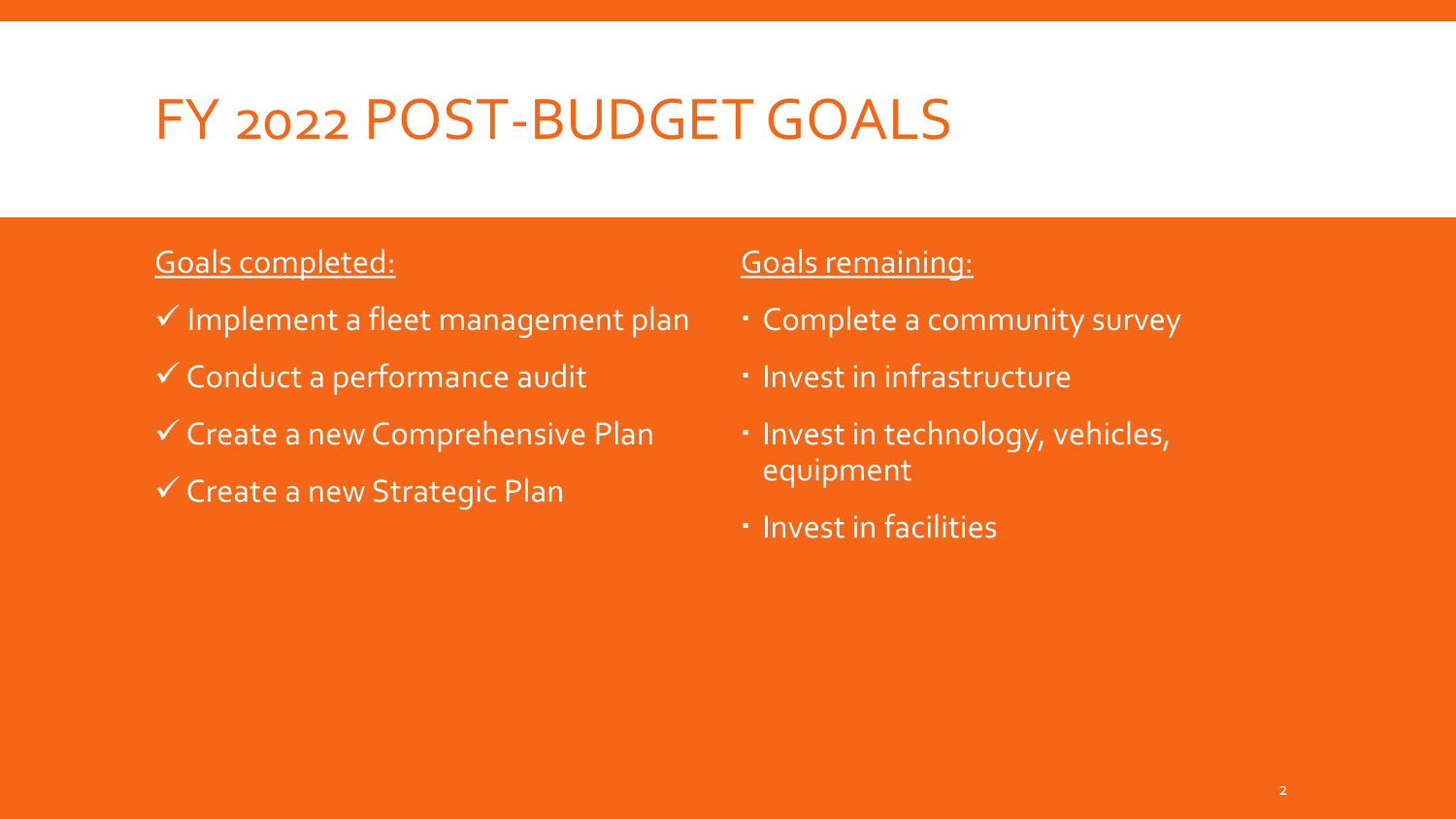# STRATEGIC PLAN PRIORITY

1. IMPROVE THE FINANCIAL STRENGTH AND POSITION OF THE TOWN.

#### The FY23 proposed budget achieves this by:

- 1. Funding the State mandated investment in School maintenance of 3% of the School's operating budget.
- 2. Funding the Town's Capital Improvements Plan by \$955,354
- 3. Funding the Town's operating contingency by \$215,224.
- Utilization of ARPA funds to address unbudgeted Capital investments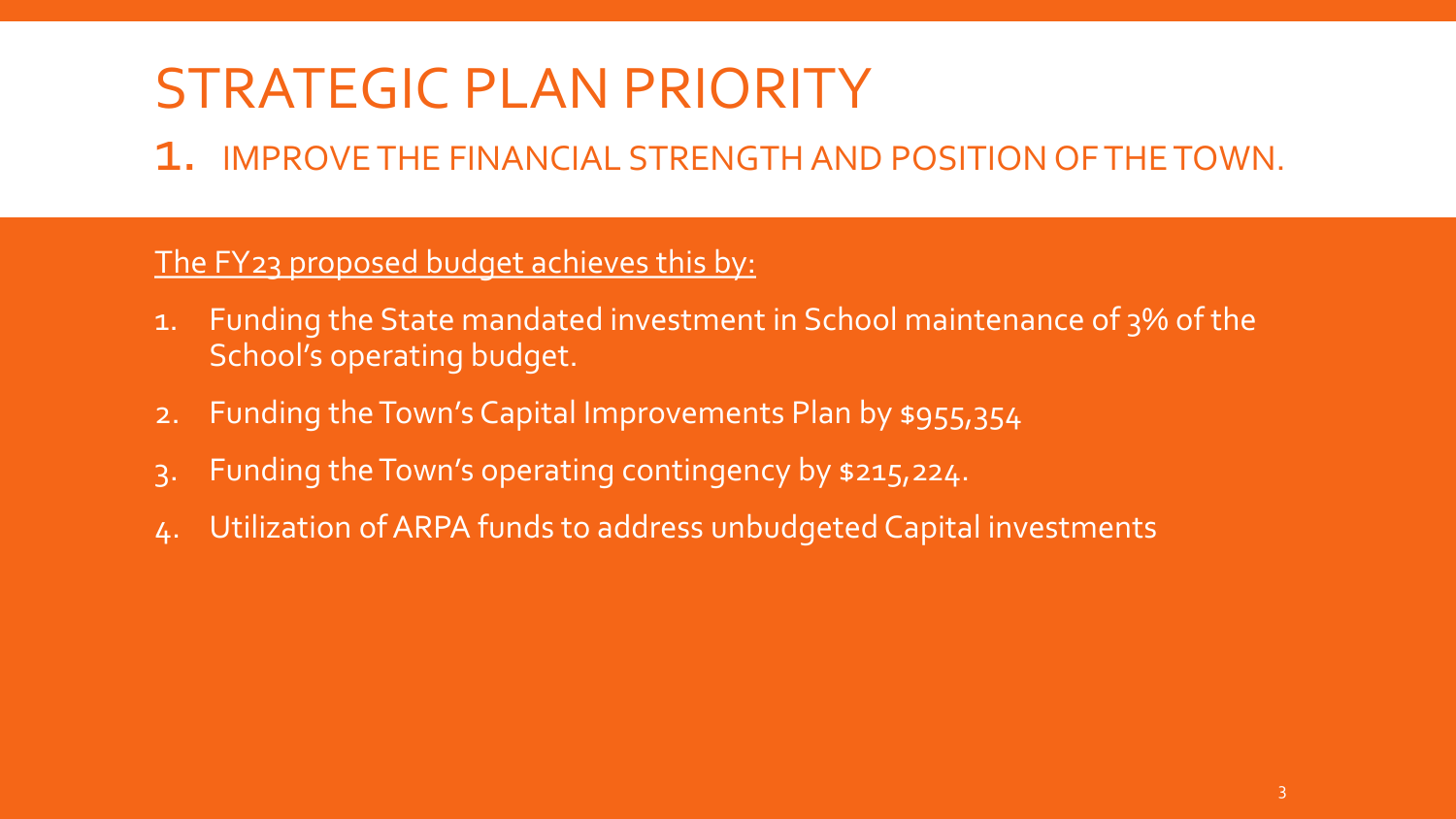# 2022TOWN OF COVENTRY PERFORMANCE AUDIT

Coventry Public Schools and all Town Departments received an audit of their operations which reviewed the policies, practices, staffing and general workloads.

The preliminary findings presented more than sixty (60) recommendations for improving operations, optimizing performance and delivering effective municipal and educational services.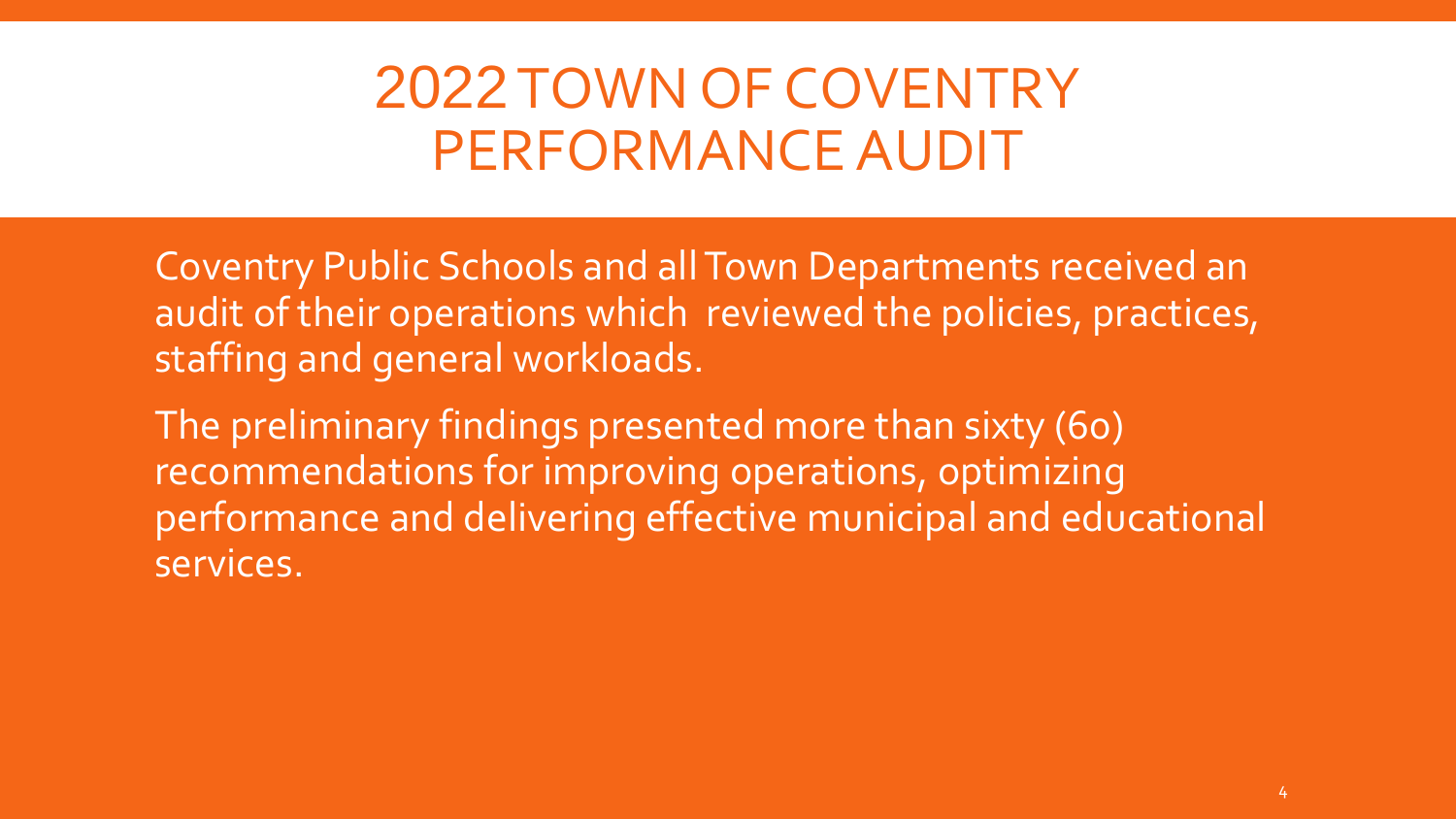# CAPITAL IMPROVEMENTS FY23 BUDGET – TOWN \$955,354

|     | <b>Department</b>             | <b>Project</b>                                   | <b>Amount</b> |
|-----|-------------------------------|--------------------------------------------------|---------------|
| 1.  | Police                        | Vehicles (2)                                     | \$126,336     |
| 2.  | <b>Public Works</b>           | <b>Generator for Town Hall-Library &amp; DPW</b> | \$275,000     |
| 3.  | <b>Public Works</b>           | Millworks property fence (RIDEM)                 | \$8,150       |
| 4.  | <b>Public Works</b>           | Fuel system upgrades (RIDEM)                     | \$54,000      |
| 5.  | <b>Public Works</b>           | DEF station (diesel vehicle fluids - RIDEM)      | \$26,400      |
| 6.  | <b>Public Works</b>           | <b>Vehicle Underbody Wash Rack</b>               | \$281,960     |
| 7.  | <b>Public Works</b>           | <b>Equipment Brush Chipper</b>                   | \$42,008      |
| 8.  | <b>Parks &amp; Recreation</b> | <b>Recreation equipment</b>                      | \$6,500       |
| 9.  | <b>Parks &amp; Recreation</b> | <b>Facilities maintenance</b>                    | \$45,000      |
| 10. | <b>Parks &amp; Recreation</b> | <b>Property maintenance</b>                      | \$50,000      |
| 11. | <b>Information Technology</b> | <b>Town Website</b>                              | \$40,000      |
|     | Total in FY 23 Budget         |                                                  | \$955,354     |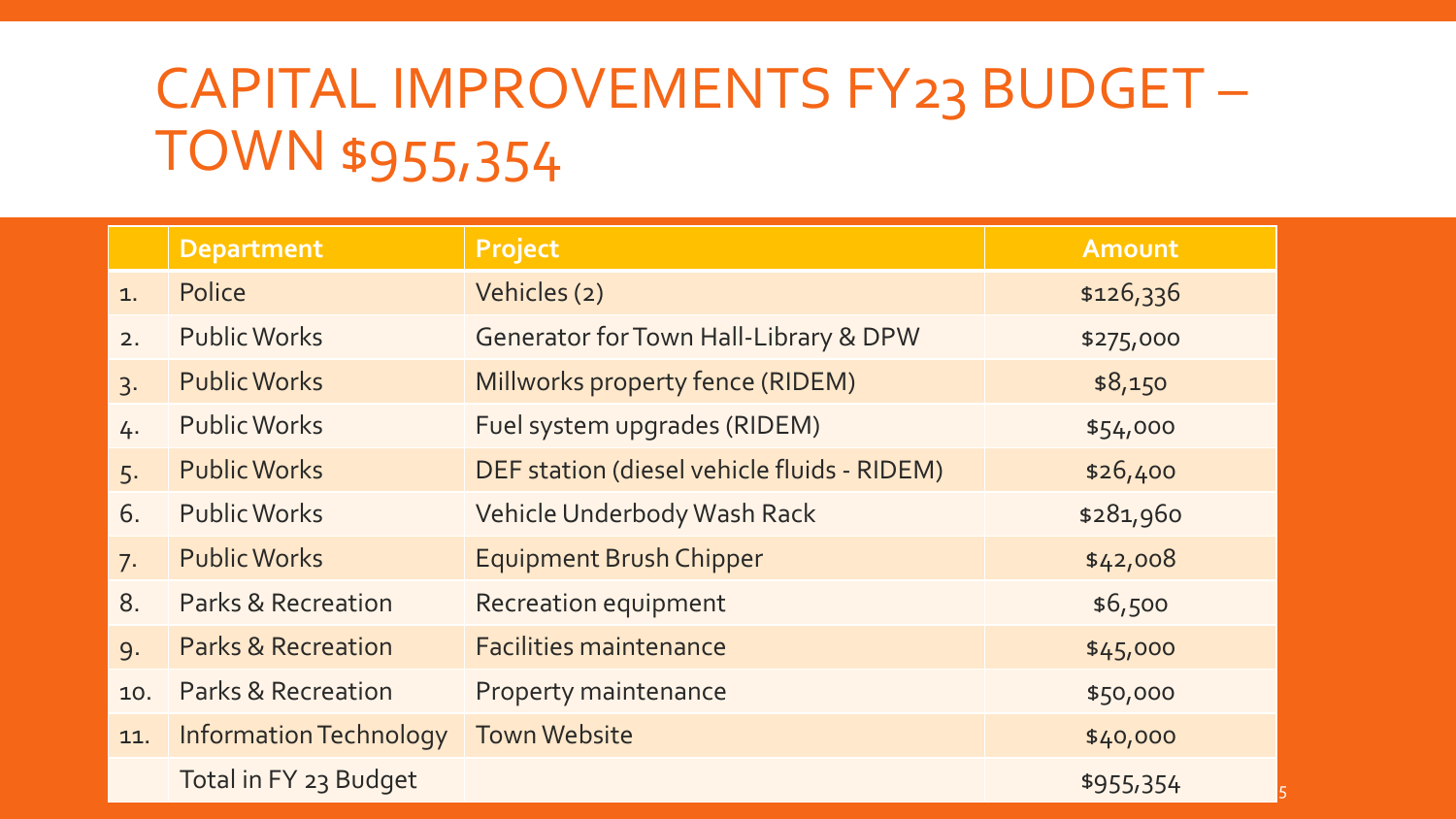# TOWN CAPITAL PROJECTS - NOT BUDGETED \$1,795,000

|                  | <b>Department</b>                   | Project                          | <b>Amount</b> |
|------------------|-------------------------------------|----------------------------------|---------------|
| 1.               | <b>Parks &amp; Recreation</b>       | <b>Basketball courts</b>         | \$880,000     |
| 2.               | Parks & Recreation                  | <b>Tennis courts</b>             | \$610,000     |
| $\overline{3}$ . | <b>Parks &amp; Recreation</b>       | Herbert F. Paine parking lot     | \$250,000     |
| 4.               | <b>Parks &amp; Recreation</b>       | Playgrounds                      | \$240,000     |
| 5.               | <b>Parks &amp; Recreation</b>       | <b>Community Center flooring</b> | \$35,000      |
| 6.               | <b>Parks &amp; Recreation</b>       | Dog park                         | \$55,000      |
|                  |                                     |                                  |               |
|                  |                                     |                                  |               |
|                  | <b>Total Parks &amp; Recreation</b> | <b>CIP Not Budgeted</b>          | \$1,795,000   |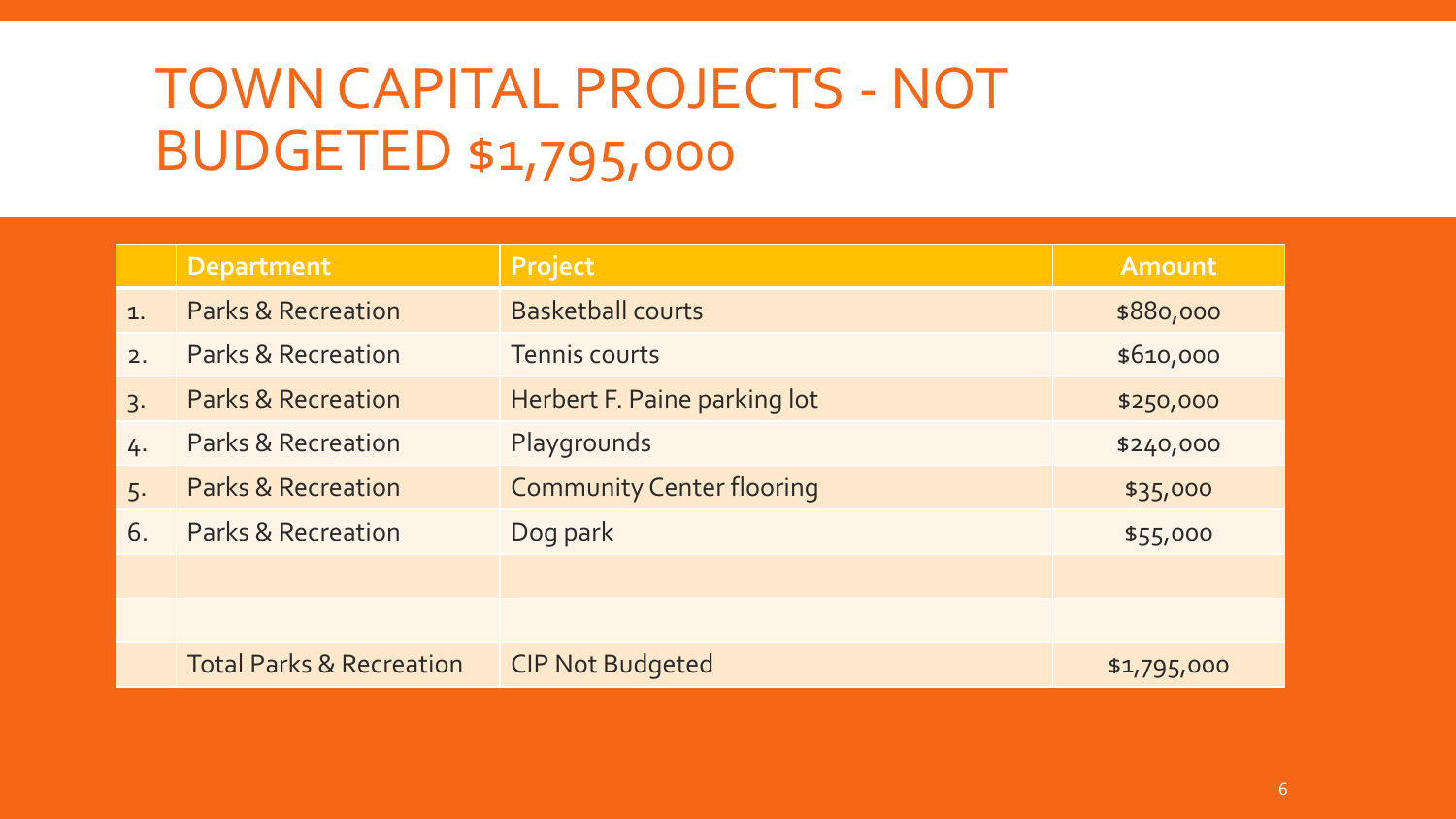# TOWN CAPITAL PROJECTS - NOT BUDGETED \$3,342,670

|    | <b>Department</b>         | Project                                  | <b>Amount</b> |
|----|---------------------------|------------------------------------------|---------------|
| 1. | <b>Public Works</b>       | Street resurfacing - town wide           | \$1,500,000   |
| 2. | <b>Public Works</b>       | <b>Materials storage facility</b>        | \$225,000     |
| 3. | <b>Public Works</b>       | <b>Annex NE Roof replacement</b>         | \$440,000     |
| 4. | <b>Public Works</b>       | Upper Dam Pond storm water/water quality | \$778,720     |
| 5. | <b>Public Works</b>       | Tioque Lake Gatehouse replacement        | \$123,950     |
|    |                           |                                          |               |
|    |                           |                                          |               |
|    | <b>Total Public Works</b> | <b>CIP Not Budgeted</b>                  | \$3,342,670   |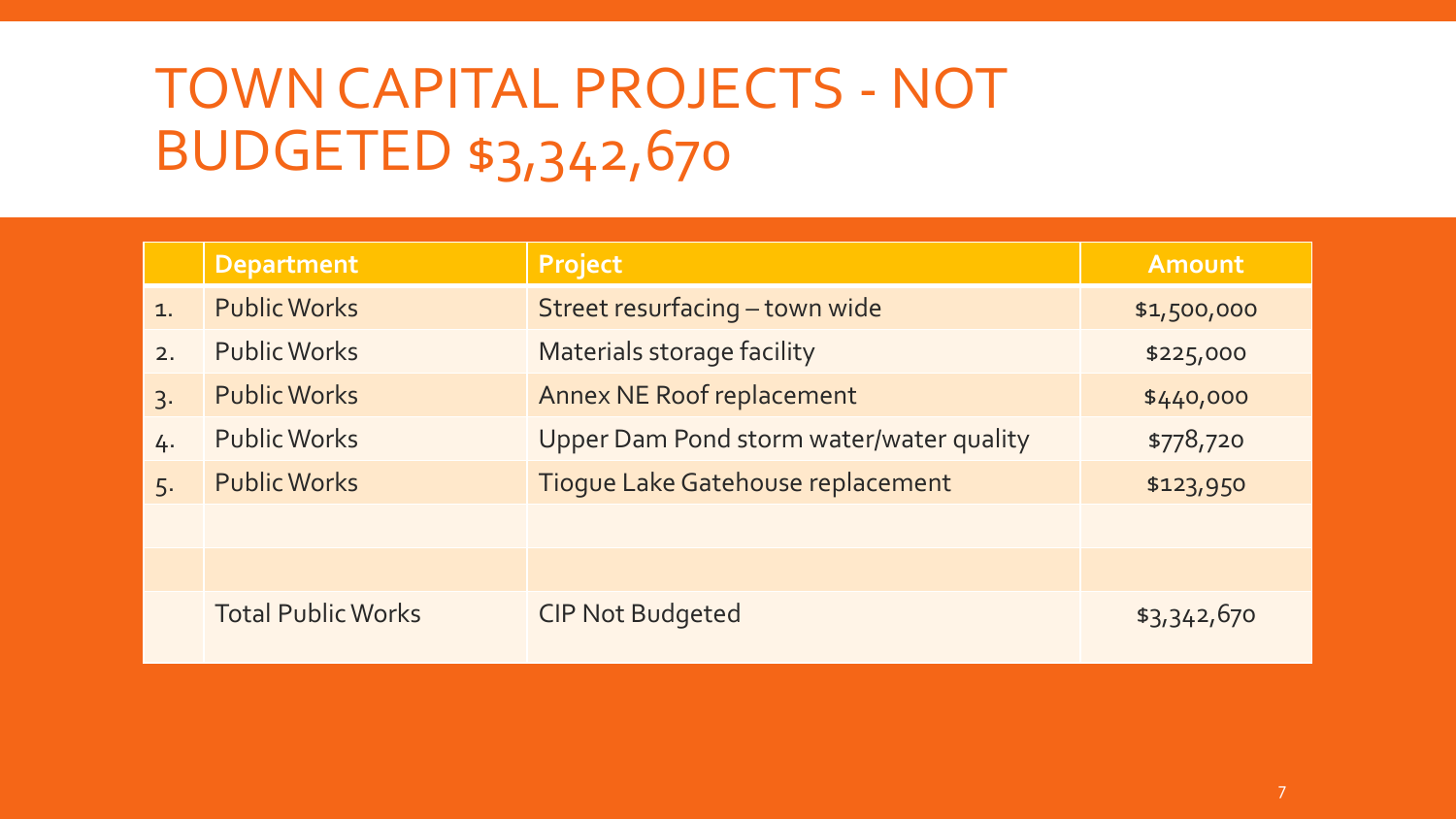# CAPITAL IMPROVEMENT PROJECTS – COVENTRY PUBLIC SCHOOLS \$7,182,971

|     | <b>Department</b> | Project                             | Amount    |
|-----|-------------------|-------------------------------------|-----------|
| 1.  | School            | Well replacement (Western Coventry) | \$70,000  |
| 2.  | School            | Roof replacement (FMS)              | \$500,000 |
| 3.  | School            | Exterior doors (BR, HH, WC)         | \$56,000  |
| 4.  | School            | Paving                              | \$600,000 |
| 5.  | School            | Electrical upgrades                 | \$82,769  |
| 6.  | School            | Gym floor replacement (CHS and FMS) | \$230,500 |
| 7.  | School            | School intercom systems             | \$197,700 |
| 8.  | School            | Ceiling tile replacement            | \$82,000  |
| 9.  | School            | <b>Retaining wall (FMS)</b>         | \$10,000  |
| 10. | School            | Fire alarm upgrades                 | \$5,000   |
| 11. | School            | Door replacement and hardware (ADA) | \$237,960 |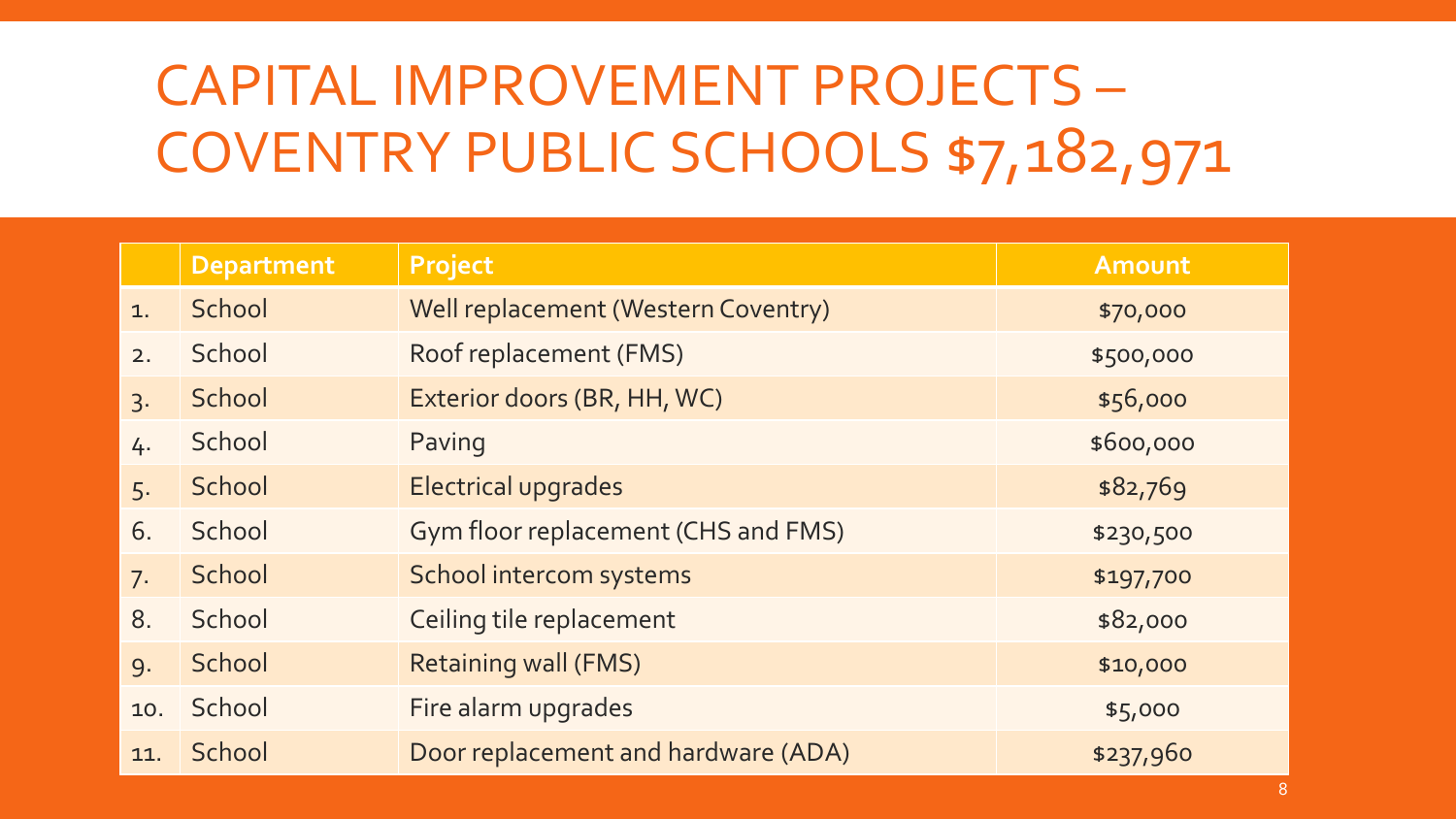# CAPITAL IMPROVEMENT PROJECTS – COVENTRY PUBLIC SCHOOLS- PAGE2

|     | <b>Department</b> | Project                                  | <b>Amount</b> |
|-----|-------------------|------------------------------------------|---------------|
| 12. | School            | <b>Sewer connection (CHS)</b>            | \$2,000,000   |
| 13. | School            | <b>Sewer connection (TI)</b>             | \$50,000      |
| 14. | School            | Painting exterior & repair (all schools) | \$100,000     |
| 15. | School            | Paving                                   | \$1,055,935   |
|     | 16. School        | Concrete sidewalk replacement            | \$1,081,145   |
| 17. | School            | Window replacement                       | \$56,531      |
| 18. | School            | <b>HVAC upgrades</b>                     | \$40,000      |
| 19. | School            | Floor tile replacement (TI, BR, HH, WC)  | \$157,013     |
| 20. | School            | Elevator replacement (CHS, WC)           | \$570,418     |
|     |                   |                                          |               |
|     | School            | <b>Total CIP</b>                         | \$7,182,971   |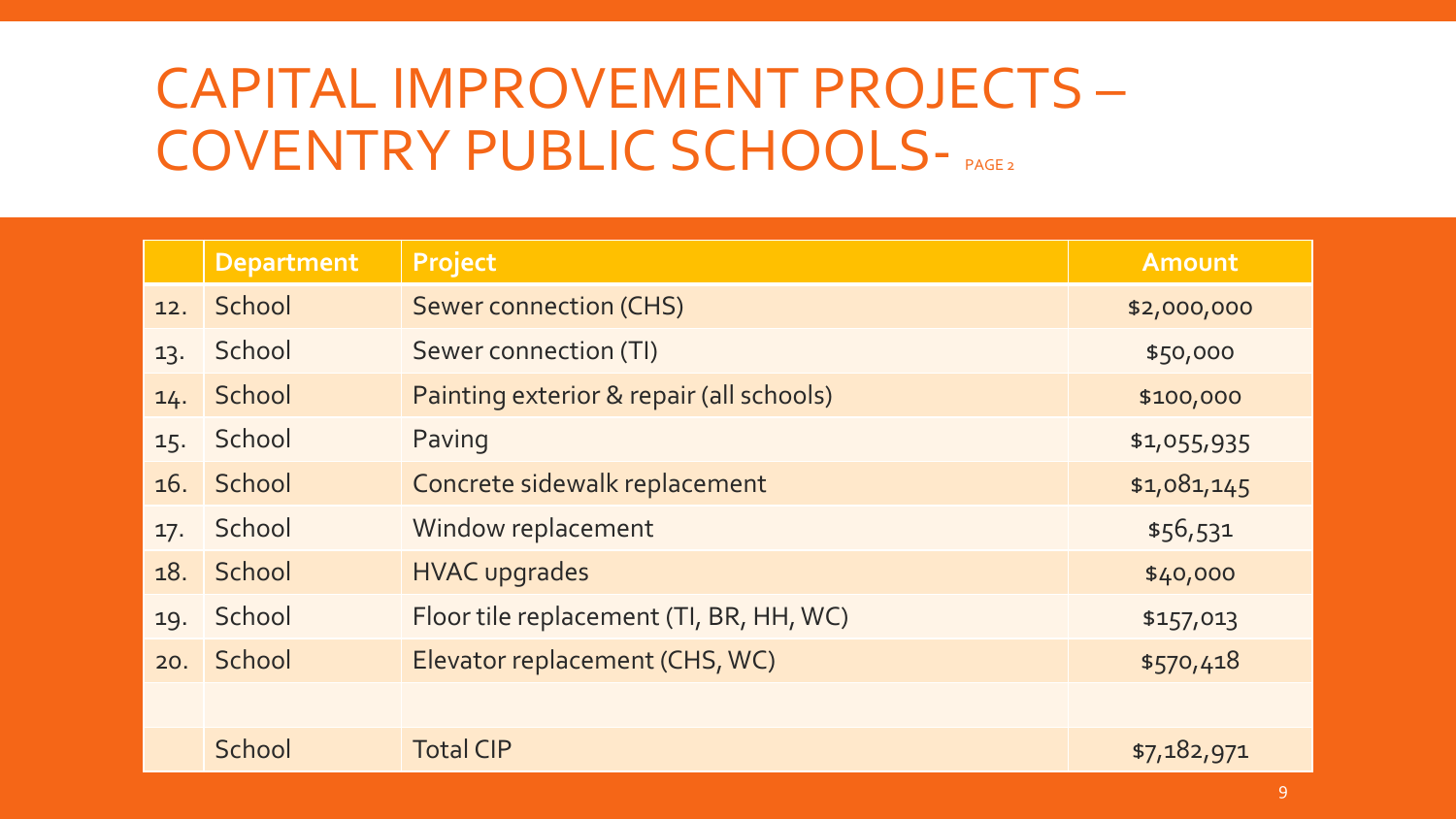### AMERICAN RECOVERY PLAN ACT (ARPA)

|                 | <b>FY 2021</b> | <b>FY 2022</b> | <b>FY 2023</b> |  |
|-----------------|----------------|----------------|----------------|--|
| Federal (CARES) | \$2,300,617    |                |                |  |
| Federal (ARPA)  |                | \$5,203,818    | \$5,096,182    |  |
|                 |                |                |                |  |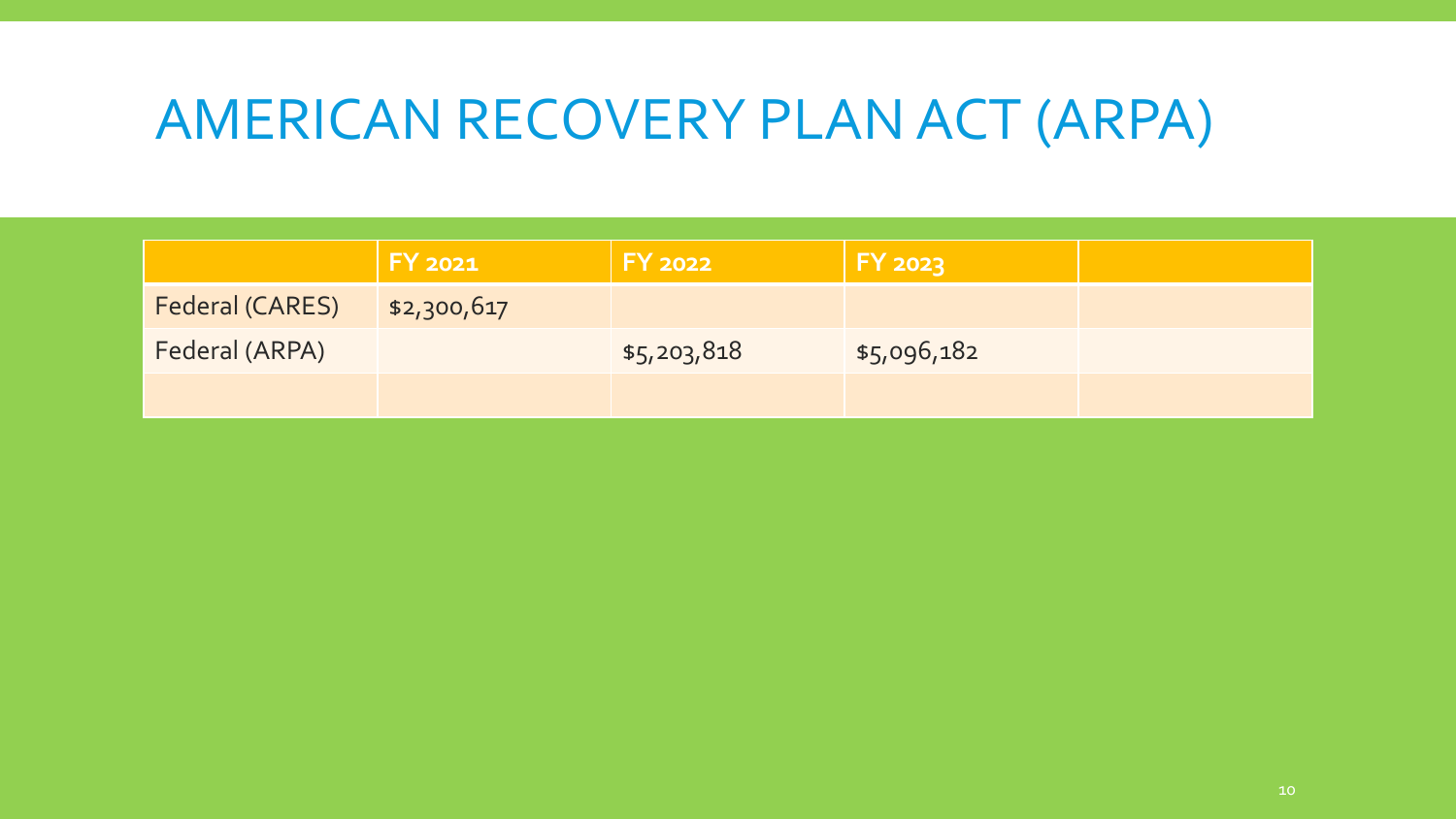### FY 2023 BUDGET OBJECTIVES

- Establish capital improvement plan funding.
- Restore funding to Parks and Recreation to pre-pandemic levels.
- Limit tax levy growth to below 3%.
- Commit to funding State's 3% maintenance requirement for Schools.
- Maintaining quality services in all departments.
- · Increase funding to contingency.

Achieve budget ACCURACY, STABILITY, SUSTAINABILITY, EQUITY, TARGETS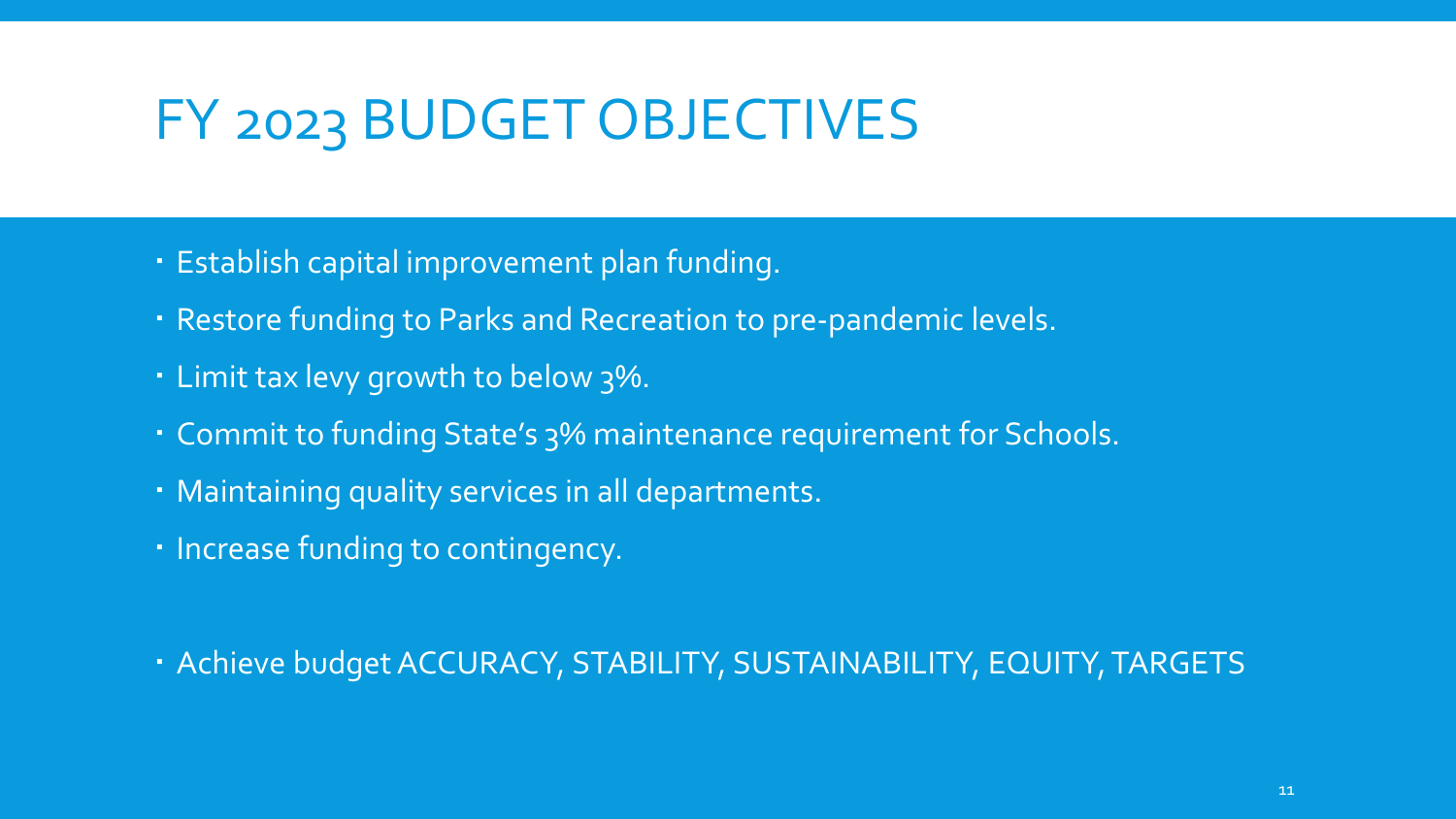### BUDGET HIGHLIGHTS

- Changes in Town staffing per Strategic Plan and Performance Audit
	- Parks & Recreation: restoration of Recreation Program Coordinator , Recreation Program Supervisor and Event Coordinator
	- Deputy Finance Director
	- Assistant Town Manager
	- Additional staff support for Human Resources, Information Technology, Town Clerk

#### CIP

- **Town \$955,354**
- School \$1,291,762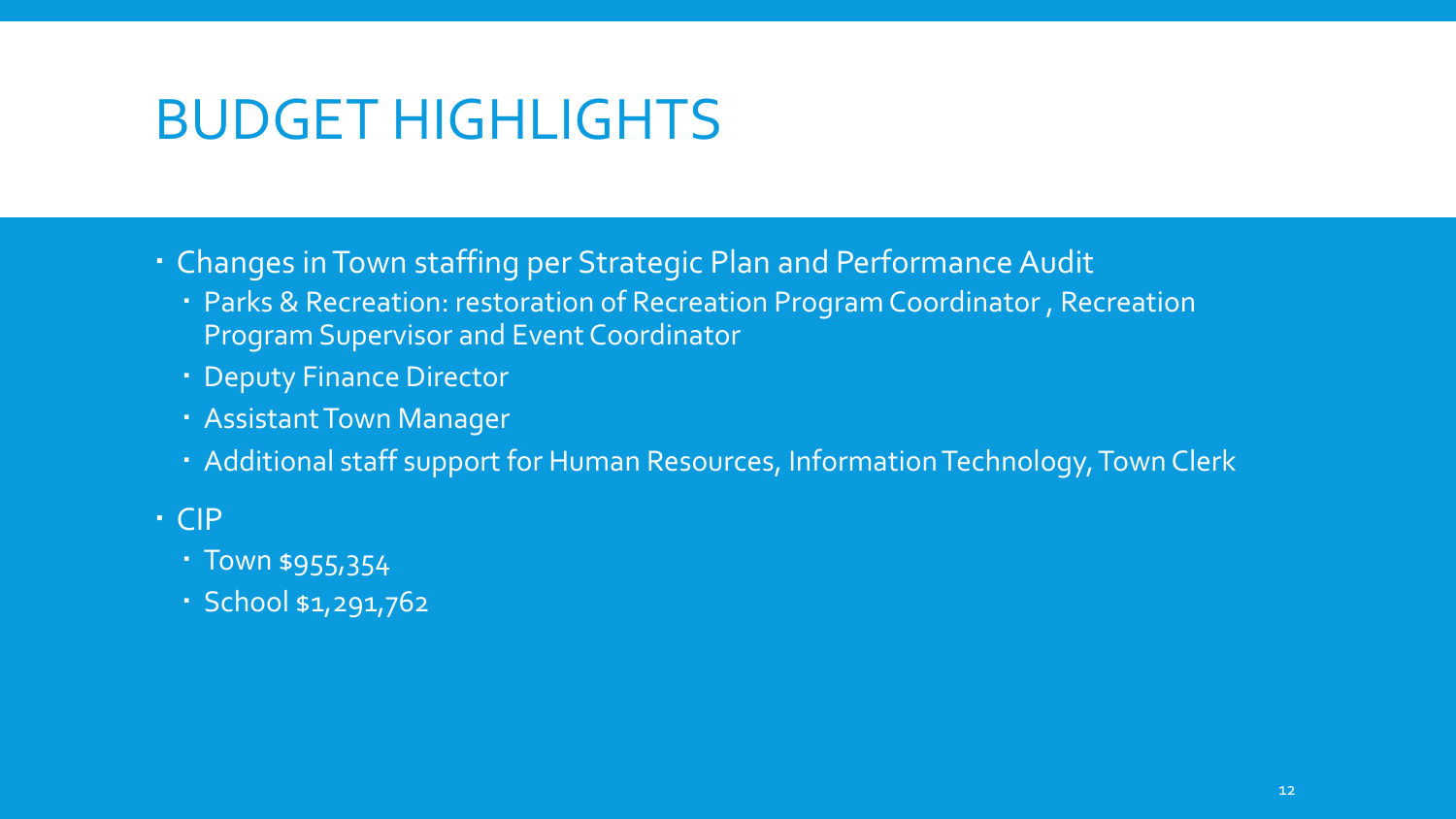### SUMMARY OF REVENUES

| <b>Revenue source</b>             | <b>FY 2022</b> | <b>FY 2023</b> | % change | % of Revenues |
|-----------------------------------|----------------|----------------|----------|---------------|
| <b>Property tax - General</b>     | \$74,265,193   | \$76,307,486   | 2.75%    | 66.70%        |
| Property tax - Motor vehicle      | \$3,129,720    | \$3,472,000    | 10.9%    | $3.03\%$      |
| <b>Allowance of Uncollectible</b> | $-506,798$     | $-477,000$     | $-5.08%$ | $-42%$        |
| Property tax - Other              | \$433,000      | \$475,000      | 9.7%     | $.42\%$       |
| <b>Town State Aid</b>             | \$4,963,503    | \$5,525,797    | $11.3\%$ | 4.83%         |
| General government                | \$1,611,900    | \$2,082,300    | 29%      | 1.82%         |
| Other departments                 | \$1,092,006    | \$1,171,839    | 7.3%     | $1.02\%$      |
| School State Aid & Misc.          | \$26,774,640   | \$25,854,843   | $-3.4\%$ | 22.60%        |
|                                   |                |                |          |               |
| <b>Total Revenues</b>             | 111,763,164    | \$114,412,265  | 2.37%    | 100%          |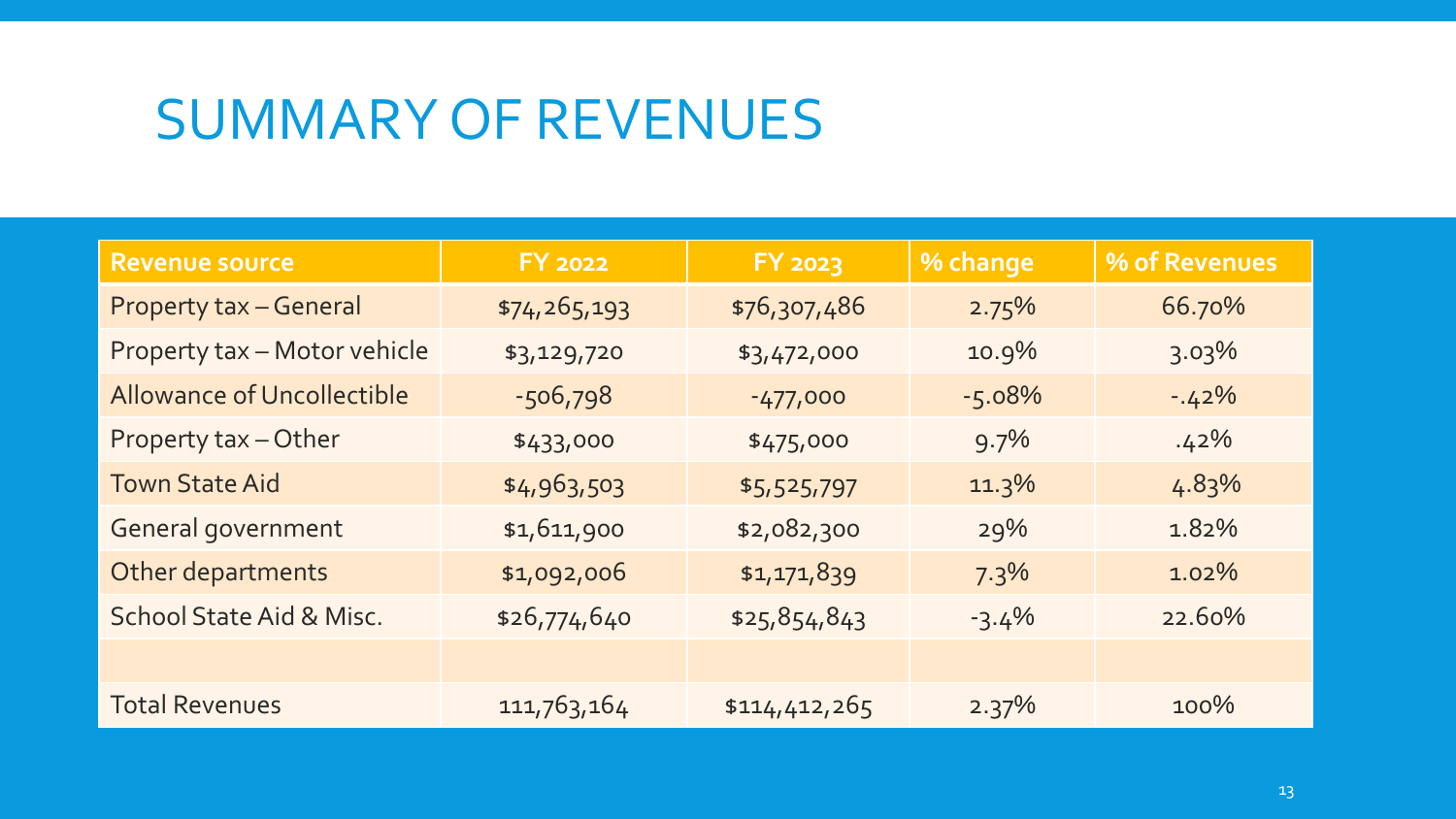### REVENUE HIGHLIGHTS

Revenue is up by 2.3% overall

- Property tax levy increase of 2.75%
- Motor vehicle tax Current estimate; State working on values since blue book has increased from prior year, will need to be revisited -up 10.9%
- State Aid School Educational funding increased by only \$4,700 (prior year +\$600,000)
- School revenue projected to be down \$919,797 or -3.4%

Adverse conditions:

- High inflation
- Market volatility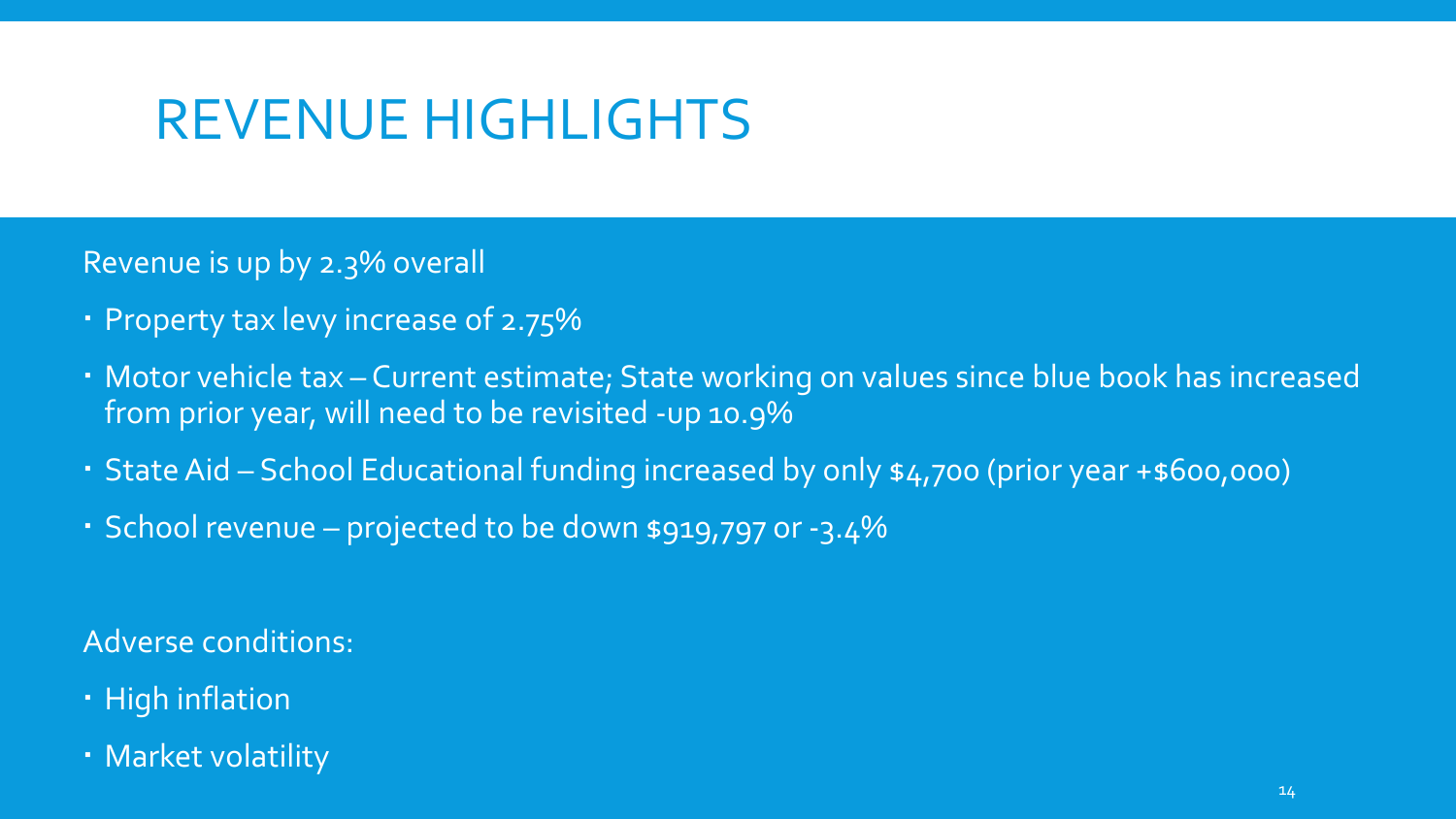#### SUMMARY OF EXPENDITURES

| <b>Department</b>             | <b>FY 2022</b> | <b>FY 2023</b> | % change  | <b>Percent of Budget</b> |
|-------------------------------|----------------|----------------|-----------|--------------------------|
| Police                        | \$15,095,106   | \$15,627,438   | 3.53%     | 13.66%                   |
| <b>Public Works</b>           | \$5,938,208    | \$6,300,436    | 6.10%     | 5.51%                    |
| <b>Parks &amp; Recreation</b> | \$991,405      | \$1,350,681    | 36.24%    | 1.18%                    |
| <b>General Admin</b>          | \$5,826,507    | \$6,514,806    | 11.81%    | 5.68%                    |
| Library                       | \$1,026,062    | \$1,093,263    | 6.55%     | 0.96%                    |
| <b>Human Services</b>         | \$789,170      | \$822,701      | 4.25%     | 0.72%                    |
| Planning & Dev.               | \$773,038      | \$810,061      | 4.79%     | 0.71%                    |
| Debt-Other-CIP-SRP            | 5,916,846      | 5,903,728      | $-0.22\%$ | 5.16%                    |
| <b>School Funding</b>         | \$48,632,182   | \$50,134,308   | 3.09%     | 43.82%                   |
| School-Other                  | \$26,774,640   | \$25,854,843   | $-3.44%$  | 22.60%                   |
| <b>Total Expenditures</b>     | \$111,763,164  | \$114,412,265  | 2.37%     | 100%                     |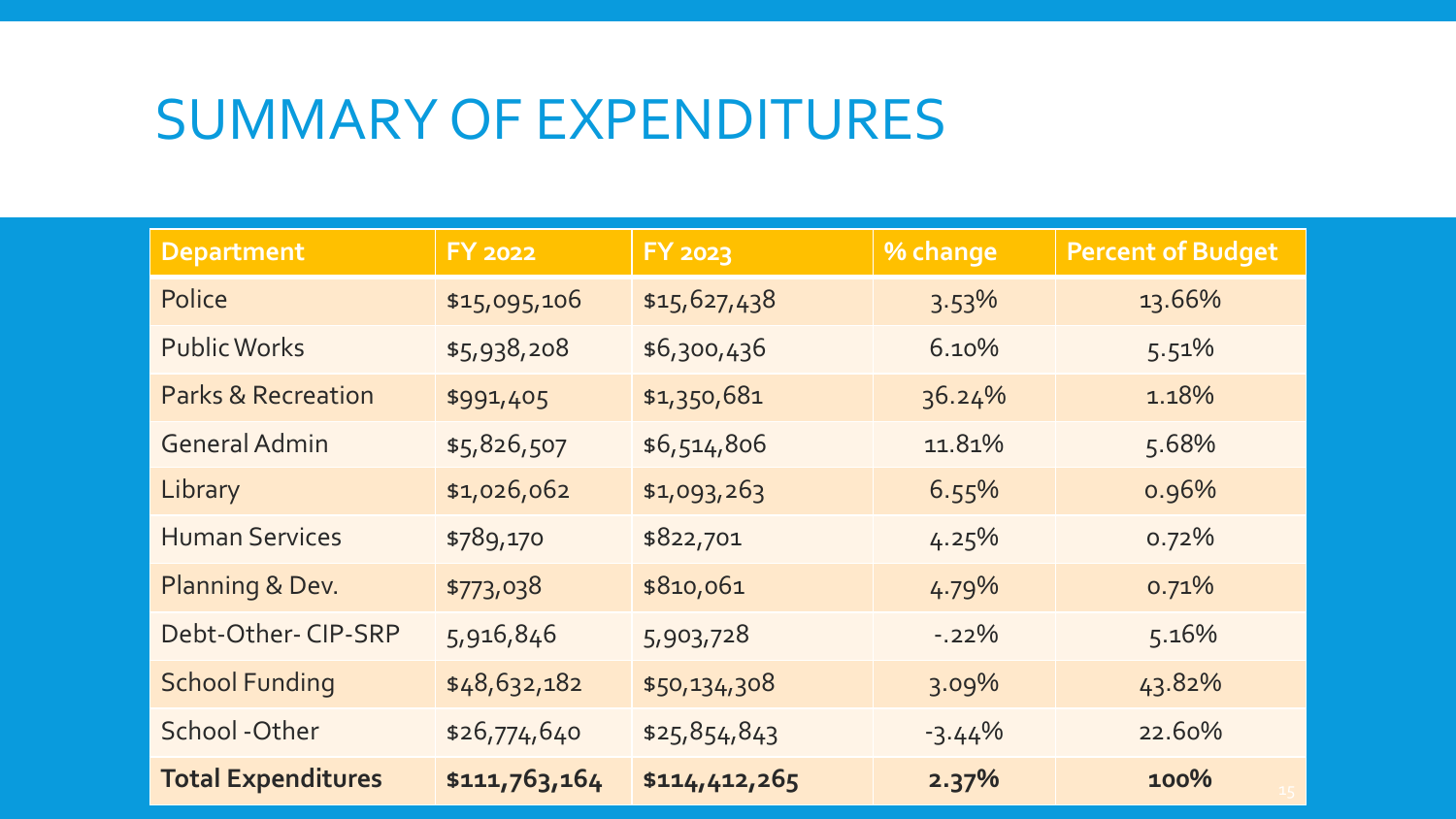#### EXPENDITURE HIGHLIGHTS

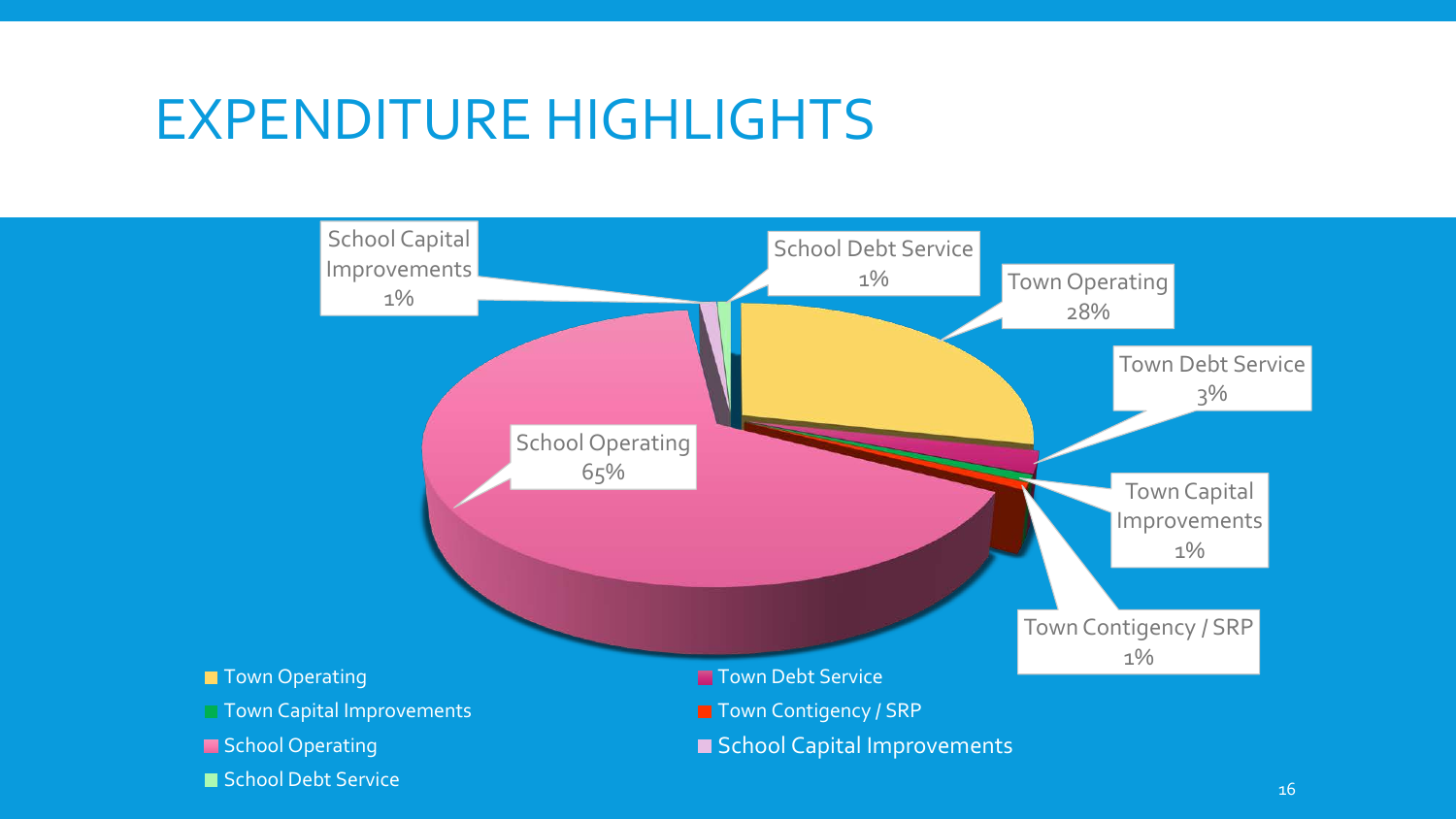# FY23 BUDGET SUMMARY

| 2022-2023 Budget                        | Proposed      | <b>Percent of Budget</b> |
|-----------------------------------------|---------------|--------------------------|
| <b>Town Operating</b>                   | \$32,524,532  | 28.43%                   |
| <b>Town Debt Service</b>                | \$2,994,691   | 2.62%                    |
| <b>Town Capital Improvements</b>        | \$955,354     | .83%                     |
| Town Contingency / SRP pension          | \$922,224     | .80%                     |
| <b>School Operating</b>                 | \$74,697,422  | 65.29%                   |
| <b>School Capital Improvement</b>       | \$1,291,729   | 1.13%                    |
| <b>School Debt Service</b>              | \$1,026,313   | .90%                     |
|                                         |               |                          |
| <b>Total FY23 Town Manager's Budget</b> | \$114,412,265 | 100.0%                   |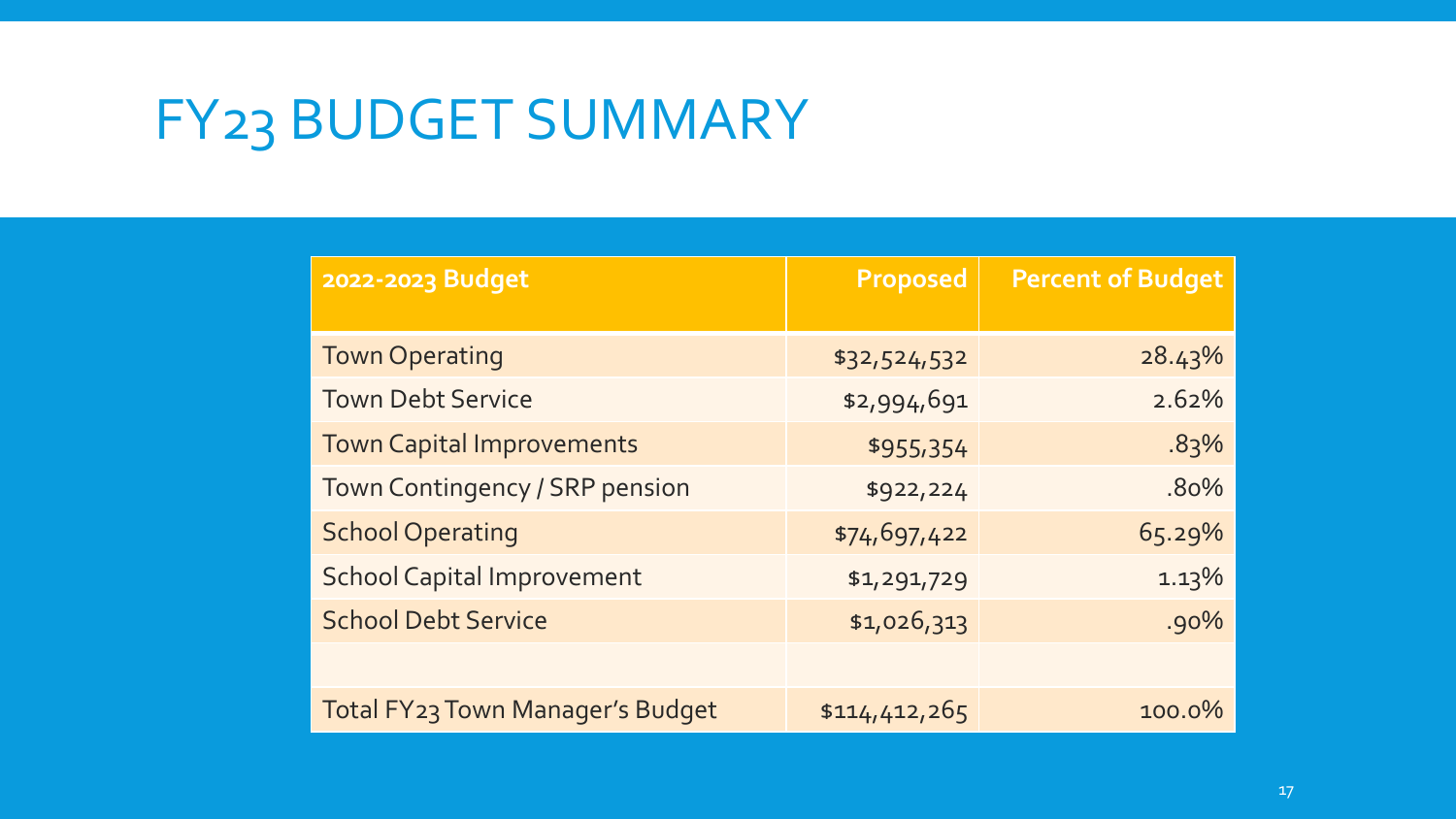### BUDGET CONSIDERATIONS - SCHOOLS

Coventry Public Schools presentation of 3/21/22 budget request showed a total increase of  $6.61\%$  or  $\frac{1}{21,662}$  over the prior year.

The State mandated maintenance requirement (\$1,291,729) was not shown as part of their request, however it is known that if this requirement is not funded and met the Town will lose its rebate of State Housing Aid of about \$1,000,000.

In order to fully fund the School's request for its operations, the proposed budget would need to increase taxes from local appropriations by an additional \$1,619,536.

This would exceed the max levy increase cap of 4% at 4.93%.

Additional funding of \$928,314 could be allocated within the 4% cap; each 0.25% equals \$185,663.